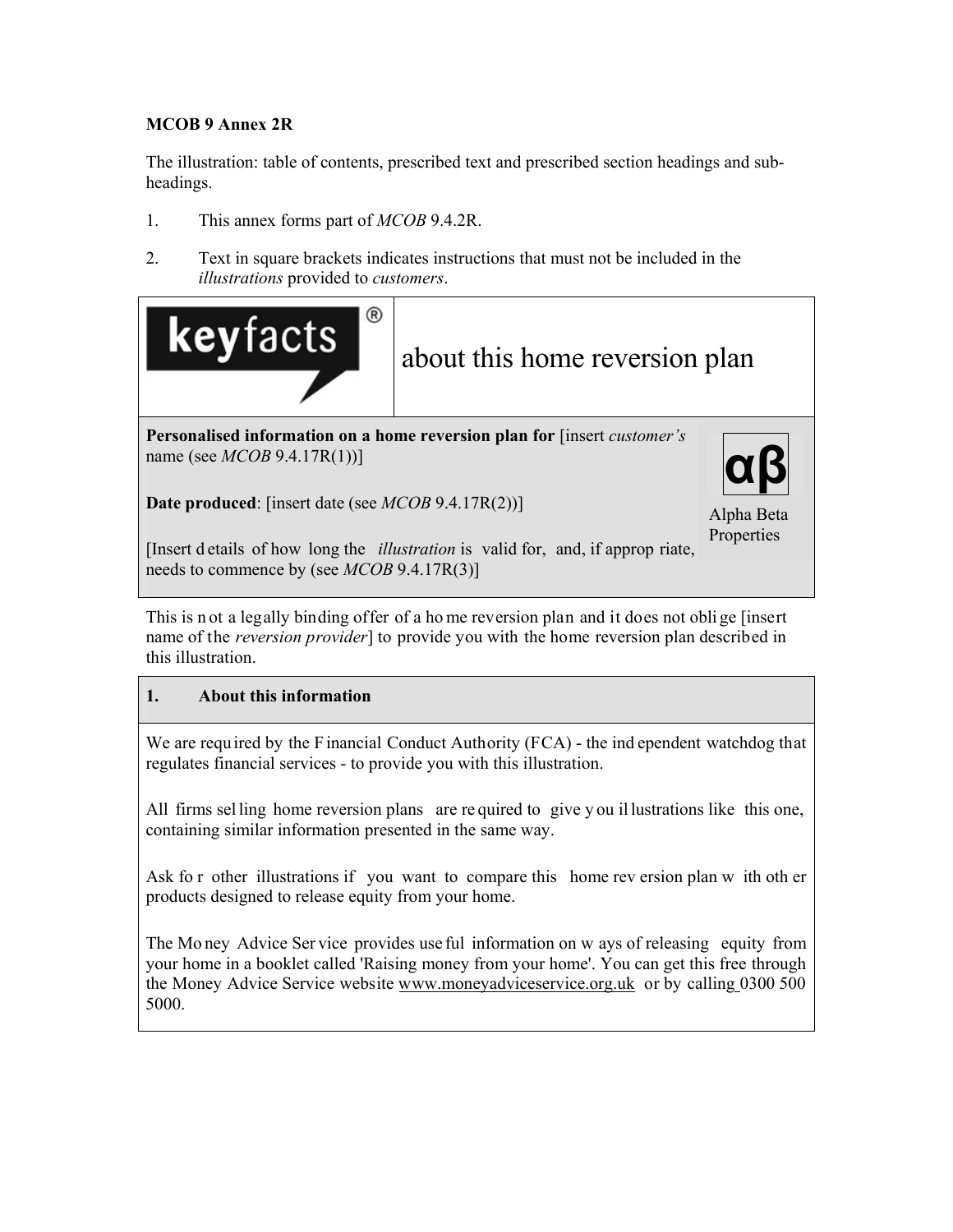| Which service are we providing you with?                                                                                                                                                                                                                                                                                |
|-------------------------------------------------------------------------------------------------------------------------------------------------------------------------------------------------------------------------------------------------------------------------------------------------------------------------|
| We recommend, having assessed y our needs, that you take out this home reversion<br>plan.                                                                                                                                                                                                                               |
| We are not recommending a particular home reversion plan for you. However, based<br>on your answers to so me questions, we are giving you information about this home<br>reversion plan so that you can make your own choice or find out about other ways in<br>which you may be able to release equity from your home. |

## **3. What is a home reversion plan?**

#### **How home reversions work**

- A home reversion is an arrangement designed to run for the rest of your life or until the occurrence of certain events. You sell all or part of your home to give you a lump sum and/or an income. **You no longer own your home** (or the part of it that you have sold) but you have t he right to liv e there, for t he rest of your life or until the occurrence of certain events, [insert capacity in which the *customer* will occupy the premises, e.g. "as the ten ant of t he fir m o r person who bo ught it"]. We call t his person or firm "the reversion provider". At the end of the plan (this is explained below), the property is put up for sale by the provider. If you sold only part of your home, the value of the part you did not sell is paid to you or your estate.
- The a mount y ou receive for your property, or the port ion of it the at you s ell, w ill normally be l ess than its market value. This w ill reflect factors such as your age, t he value of y our pr operty and how much property prices ar e exp ected to ch ange in th e future.
- You may be required to pay rent. This is usually a token sum but it may be more.

## **Income Plans**

 Some home reversions give you an income instead of, or as well as, a lump sum. If an income option is available, your adviser will tell you how it would work and how much you would receive and for how long.

## **When does a home reversion plan end?**

• This depends on the terms of the plan but will usually include death or where you (or, in the case of a joint plan, the survivor) move out permanently, for example into long-term residential care. The property will be put up fo r sale by the provid er and the value of any part y ou do not sell to the provider will be paid to y ou or y our estate. See also "Cancelling a home reversion", below.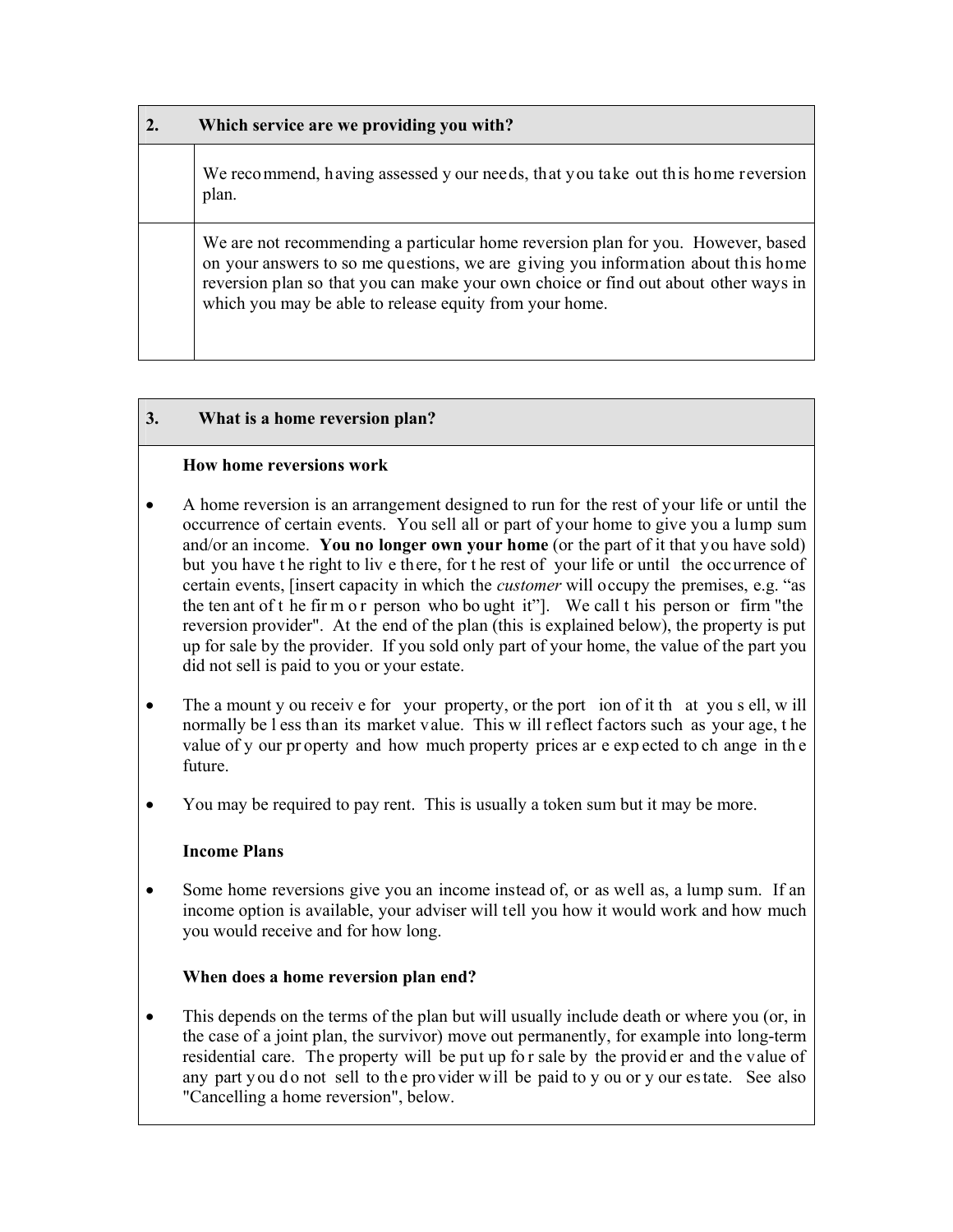#### **Moving home**

 Not all home reversion plans can be transferred to a new property, if you should want to move home in the future. Section 5 will tell you if this plan cannot be transferred. You may in cur c osts w ith such a transfer, s uch as fees for a s olicitor or s urveyor. If y ou think y ou m ay want to move ho me in th e f uture, check to see if the plan can be transferred before taking out the plan.

#### **Cancelling a home reversion plan**

 A home reversion plan is designed to run for the rest of your life or until the occurrence of certain events. H owever, if you decide that you no long er want the plan, it may be possible to buy back the property but this is li kely to be at the full market rate at the time and may cost you more than you received for it under the reversion plan. Section 11 will tell you if you can buy back your property.

## **4. What you have told us**

See *MCOB* 9.4.136R – *MCOB* 9.4.138G

## **5. Description of this home reversion plan**

See *MCOB* 9.4.139R – *MCOB* 9.4.141G

| <b>6.</b> Be<br>nefits                |    |
|---------------------------------------|----|
|                                       |    |
| See $MCOB$ 9.4.142R – $MCOB$ 9.4.144G | £X |

# **7. Risks -important things that you must consider**

See *MCOB* 9.4.145R – *MCOB* 9.4.147R